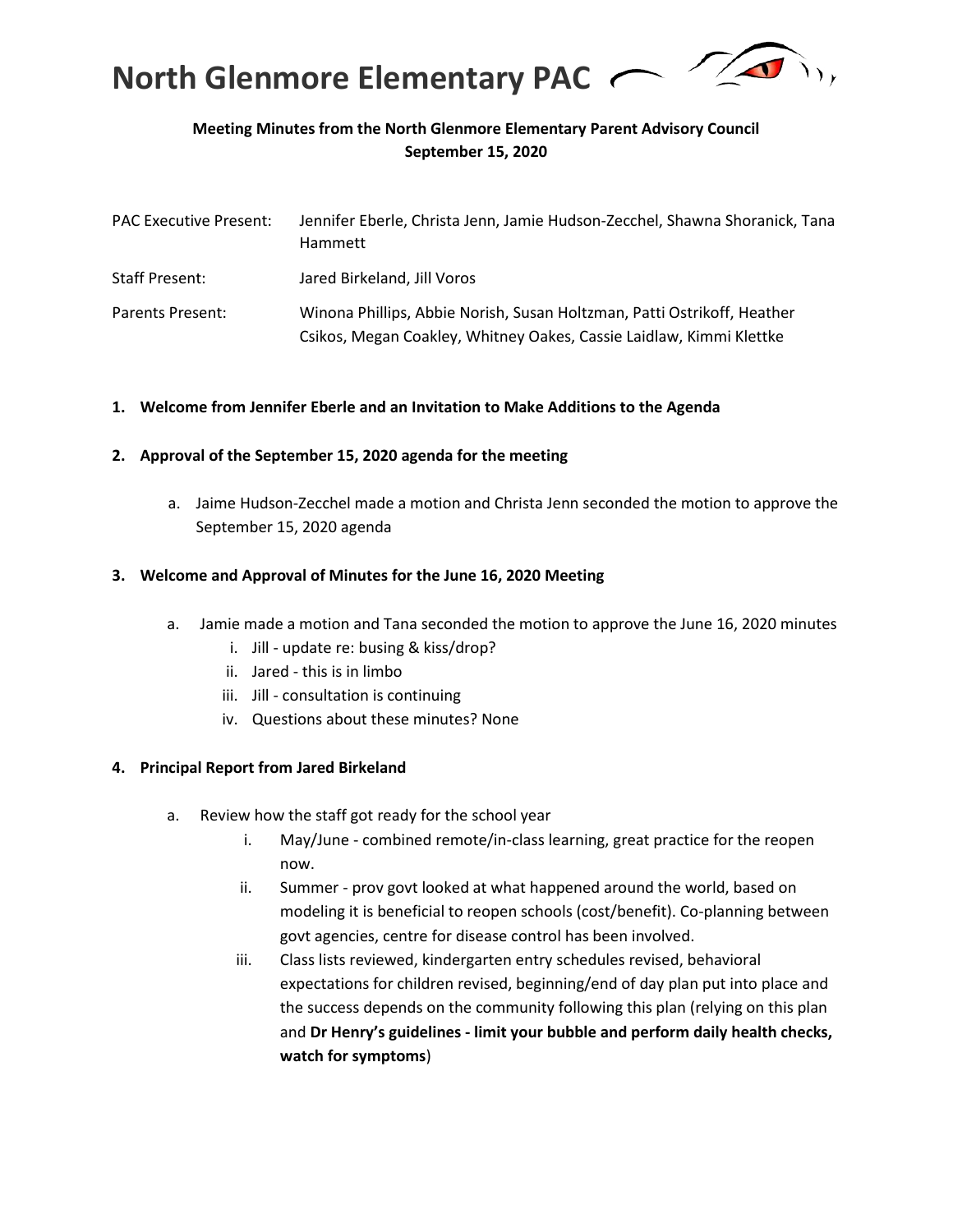# **North Glenmore Elementary PAC**



- b. New staff & students
	- i. Mrs. Yost (admin assistant from KSS)
	- ii. Mrs Krupka grade ½ split (from Watson)
	- iii. Mrs Burton grade ⅔ split
	- iv. Mrs Murch ¾ split (from Emily Carr) new portable
	- v. Mrs Winford grade 6
	- vi. CEAs:
		- 1. Mrs Audy
		- 2. Ms Devries
	- vii. Expecting more CEAs in coming weeks
	- viii. Mrs Laskowski (Counsellor)
	- ix. Mrs Brown (resource teachers)
- c. Enrollment update
	- i. 26 divisions (up by 8 in 6 years)
	- ii. 590 students
	- iii. Up to 60 people in a learning group (including teachers/support staff)
		- 1. Teacher & students do not need to wear a mask when in class
			- 2. Intermediate classes are not combined into groups yet, once the numbers are firm they will combine and intermingle/socialize
- d. Superintendent
	- i. focus on safety extensive "staff and student safety plan for the education restart - phase 2" plan on SD23 website
	- ii. Emphasis on courage
	- iii. NGE focuses:
		- 1. Wellness, addressing fear and supporting each other to work as a team.
		- 2. Trauma informed practice how has COVID-19 affected certain aspects of you personal lives, Jared asked the teachers to consider how their students might feel
			- a. Creating a safe and supportive learning environments
			- b. Fostering secure attachments
			- c. Strengthening social-emotional skills and self-regulation
- e. New playground
	- i. North at end of parking lot, considered "end-of-life" (safety codes)
		- 1. Grant money available to make playgrounds more accessible \$125K to spend by March 2021
			- 2. PAC has a tentative plan to borrow \$50K from the School District
			- 3. Plan to:
				- a. remove North playground, create an 'outdoor learning space'
				- b. create an inclusive, amazing South playground space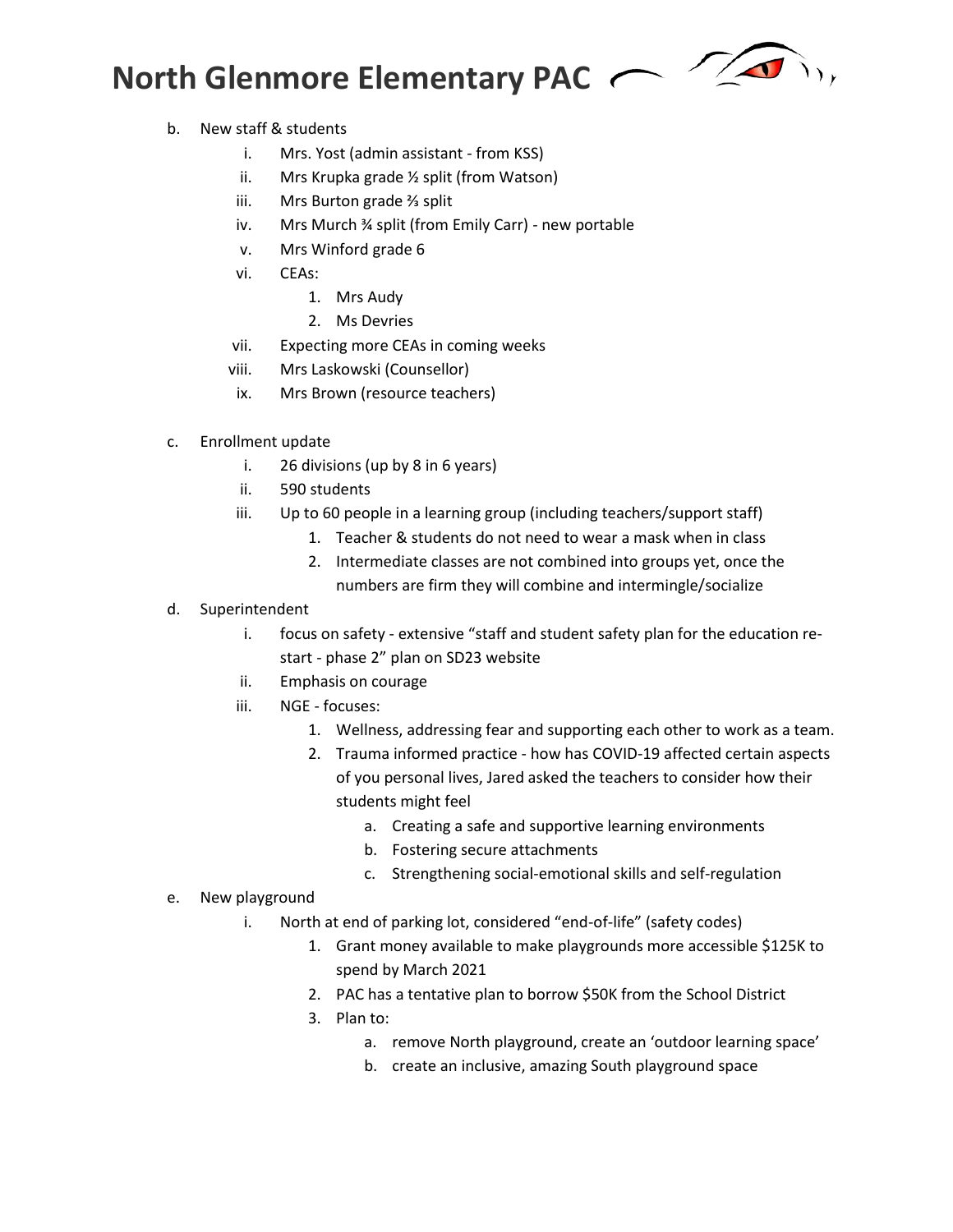

- 4. Proposal examples shown some equipment will remain with other new equipment added on
- ii. Playground 'To Dos' reviewed in order to move forward, hoping to pass a motion tonight for the \$50K loan
- f. Upcoming dates
	- i. Grass cutting is added to the schedule this year
	- ii. Home School Conferences dates are likely to change
		- 1. The new dates will depend on busing
- g. Jennifer table with divisions question asking about the class sizes
	- i. Jared accurate class count is in the "total" column
- h. Jill dates, classroom teachers will get in touch about Terry Fox about their plans because we cannot be in the community, different format from usual
- i. Jill photo day plans in process, will send information out asap
- j. Jennifer open to questions
	- i. Tana how long to pay back playground loan? (3-5 years)

## **5. President's Report: Jennifer Eberle**

- a. Thank-you to teachers/ staff for a smooth start to the school year
- b. Notification deadlines for the PAC Community Gaming Grant funding have delayed to October 31 (normally Sept 30)
	- i. School receives \$20/student based on full time enrolment at the start of the previous year
- c. PAC still needs volunteers for the following executive positions:
	- i. Special events coordinator(s)
	- ii. Spring fair coordinator(s)
- d. PAC will need to get creative this year with fundraising and school engagement initiatives

## **6. Vice-President Report: Christa Jenn**

- a. No welcome back coffee / donuts
- b. No hot lunch or pizza lunch
- c. Kiss & Drop volunteers? Christa is not arranging this.
	- i. Jill staggered arrival times, more people parking & waiting at the moment to be sure things are going smoothly and the staff is not moving people along as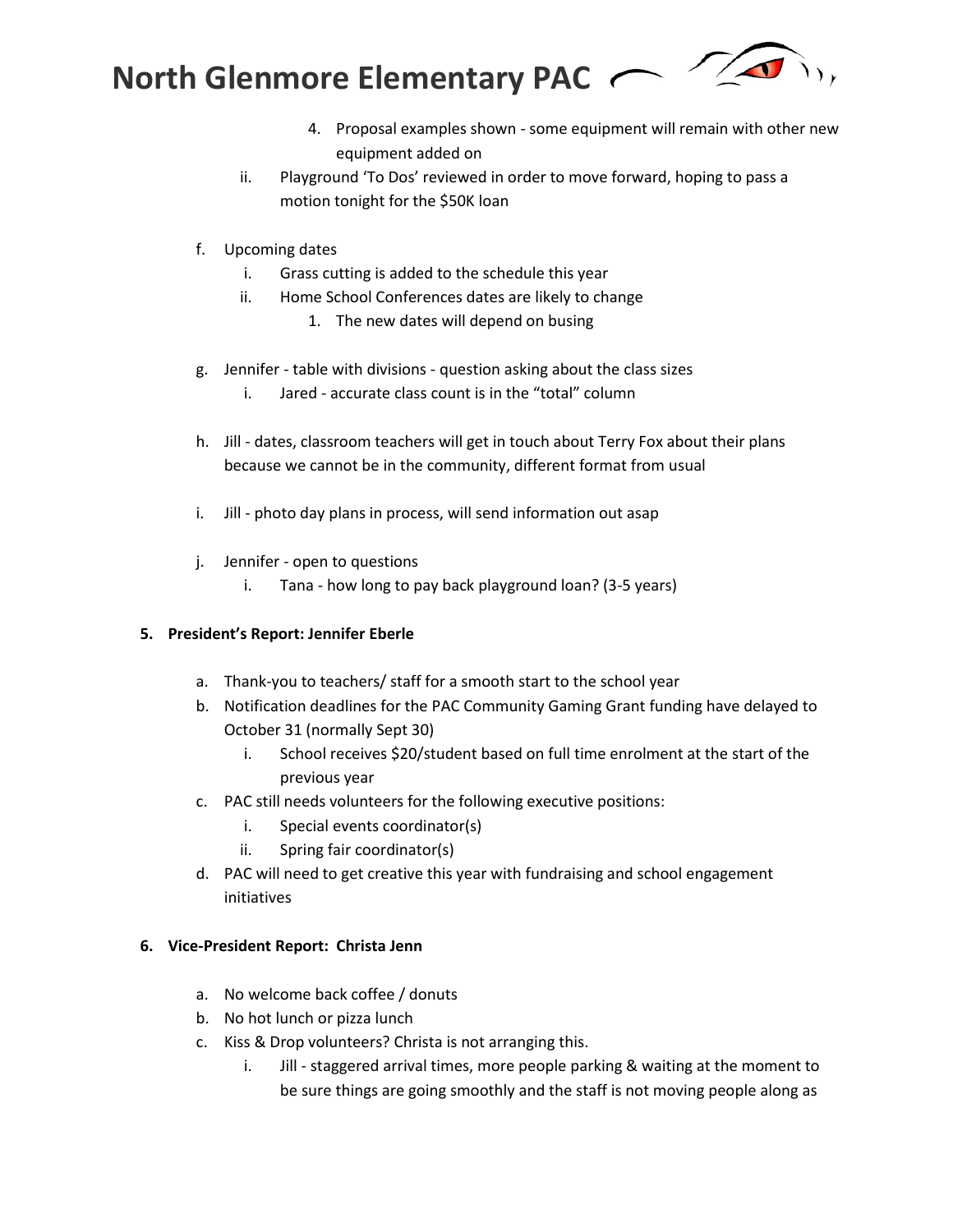

much. "Kiss & Drop" is not a "Park & Wait", this information will come across soon once the new routine is established

## **7. Treasurer's Report: Shawna Shoranick**

- a. 2019-2020 Spending Summary
	- i. COBBS Bursary \$525
	- ii. New gym/sport equipment \$1585.29
	- iii. New crash mats \$4522.89
	- iv. New cones \$230.88
	- v. Splash math program \$2031.45
	- vi. Supplement school field trips \$12,000
	- vii. Sand box \$500
	- viii. Christmas concert \$975.58
	- ix. PAC Christmas movie \$120
	- x. PAC family dance \$300
	- xi. Hot lunch software \$315
	- xii. Year end teacher/staff gifts \$325
- b. Balances
	- i. Gaming \$12629.56
	- ii. General \$20949.33
	- iii. Hot lunch \$4348.62
	- iv. Grade 6 \$5266.84
	- v. Total \$43,194.35
- c. Motions:
	- **i. Motion: To transfer, at the end of each school year (as of June 30th), any excess funds into our General account. Motion introduced by Jamie Zecchel. Motion seconded by Heather Csikos. All in favour; motion passed.**
	- ii. **Motion: To pay back a loan of \$50,000 from school district 23 for the purchase of a new playground for NGE within 3-5 years. Motion introduced by Shawna Shoranick. Motion seconded by Jamie Zecchel. All in favour; motion passed.**
- d. Question money from grade 6 account to move to the general account?
	- i. Raised by last year's students it needs to be used by all students
	- ii. Jared restricted surplus "just for students"
		- 1. Mrs Davies some can go to snow shoes (that are used each year)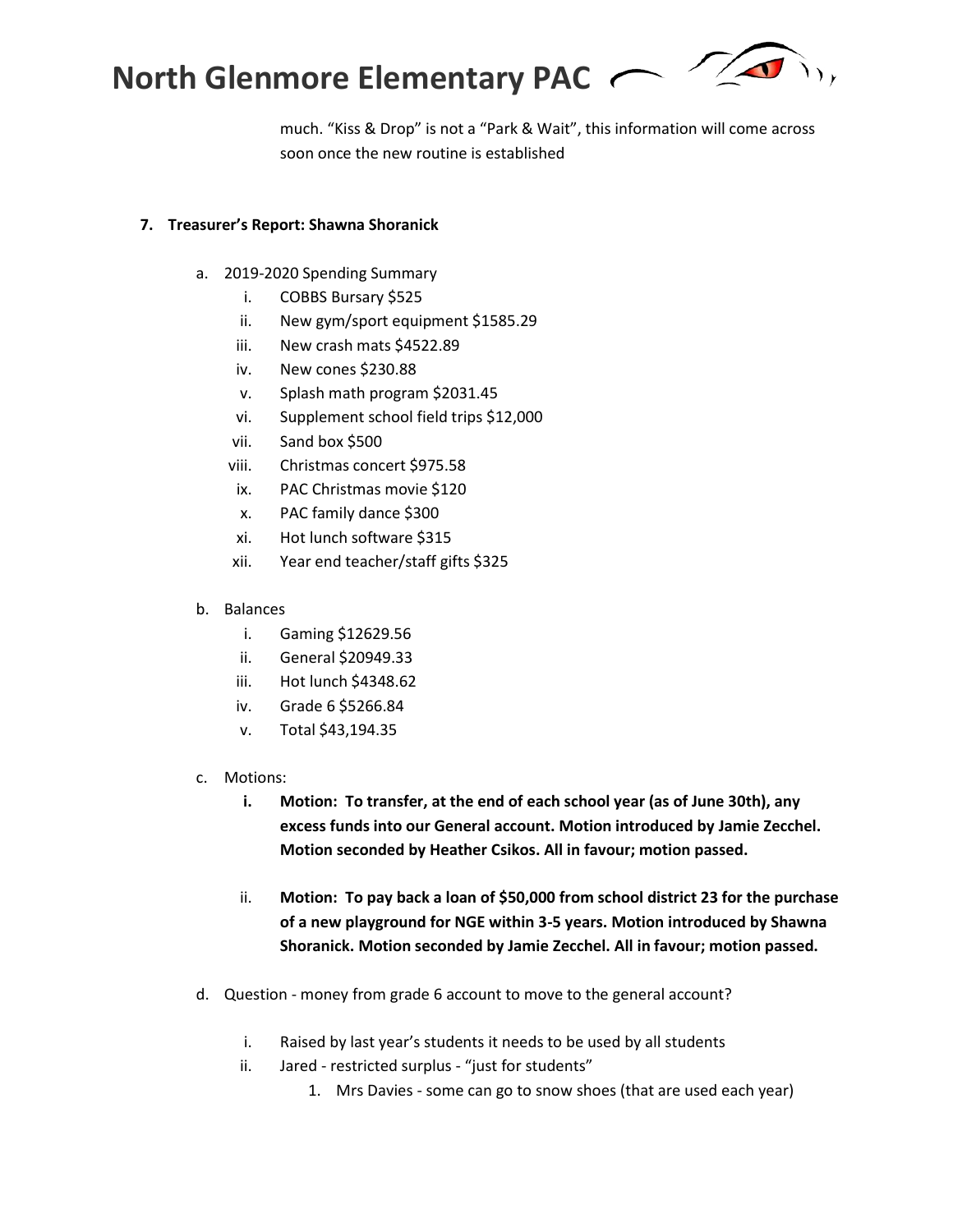**North Glenmore Elementary PAC** 



# **8. Fun Lunch Coordinators Report: Jamie Zecchel**

a. Stay tuned - district has called for lunch to halt for now

# **9. Fundraising Coordinator's Report: Tana Hammett**

- a. Mabel's Labels is running right now
- b. Looking for low contact or collection of items
- c. Lyndsay Dyck Scentsy
- d. Please send ideas
- e. Question tupperware fundraiser?

# **10. Wrap up - open the floor for discussions or questions**

- a. Patti yearbooks good turnout in June, some to give out still
	- i. Jill will help to disperse the yearbooks to classrooms
- b. Patti what do finances look like on the yearbooks?
	- i. Jamie might be able to find the list it is wiped clean at the end of each year we broke even on the yearbooks last year - 200 ordered last year
	- ii. What do we want to do for this year?
		- 1. Megan says a full yearbook Get teachers to take pics and send them in?
		- 2. Shawna teachers often post/send pics through FreshGrade so these photos could be used
		- 3. Shawna find a person to take over for next year and follow along this year - a mom is lined up for this
		- 4. Jennifer yes we should arrange for a yearbook again
		- 5. Jared there is an electronic photo file that teachers can drop their photos into and Jared will share with Patti
- c. Jill
	- i. updates athletics within the school district: volleyball is not going to move forward at this time but they're trying to work this out.
	- ii. Thank-you for funding and work in removing courtyard overgrown shrubs/weeds etc, volunteers & staff are planting new indigenous plants and more will be going to in the main yard as well
- d. Kim use grade 6 funds to move forward to next grade 6 group?
	- i. Jared the full amount cannot be moved